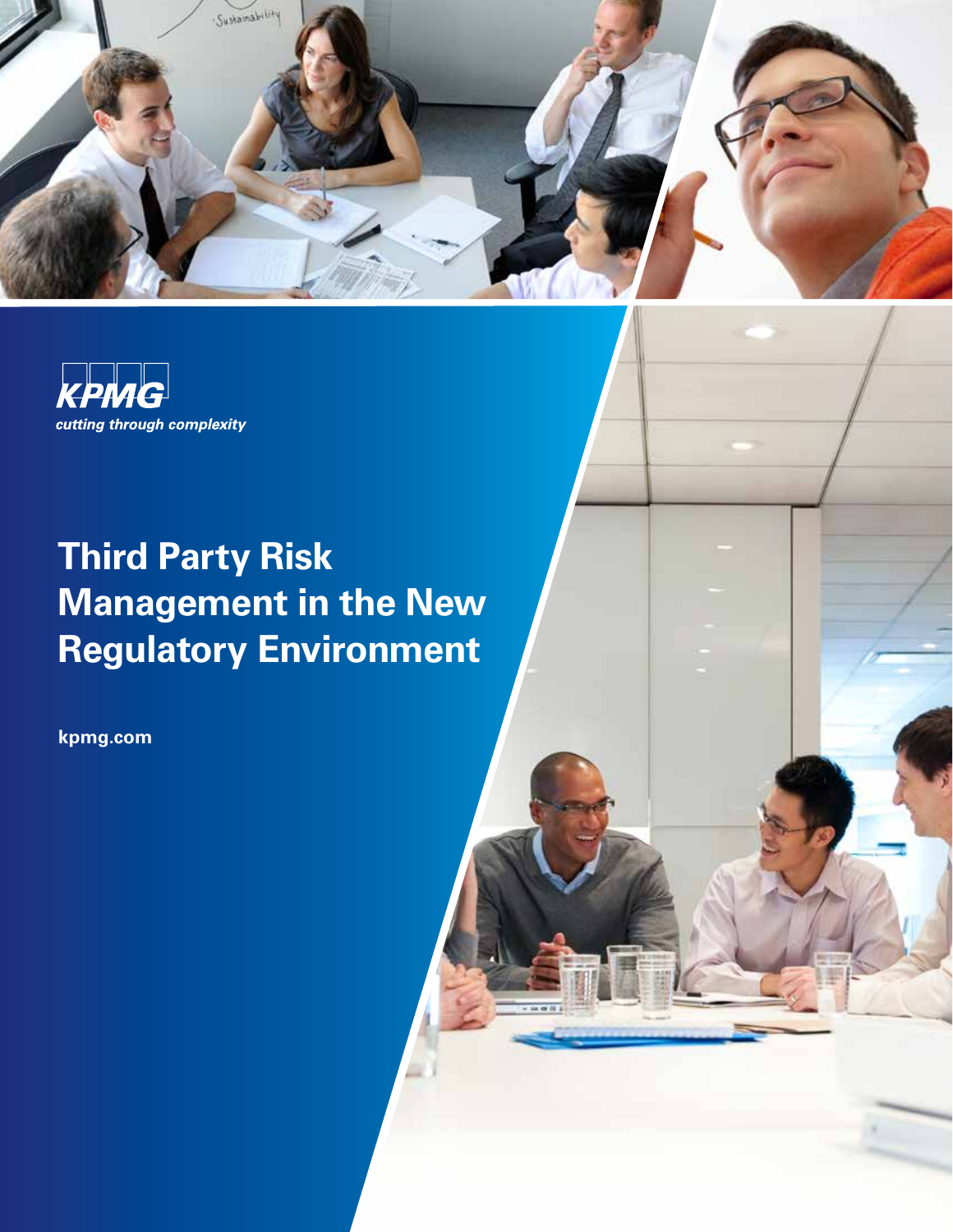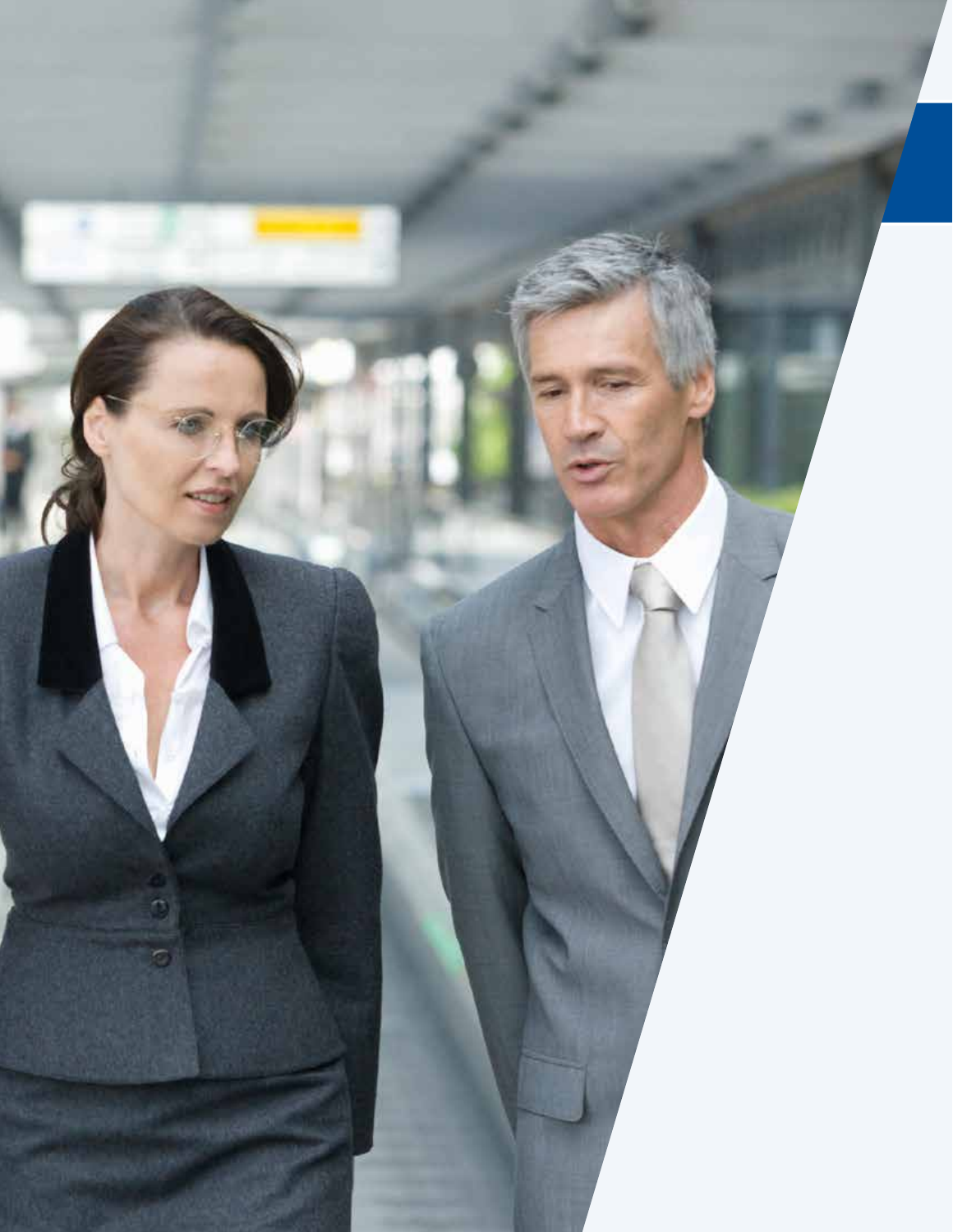## **Vendor Risk Management in the New Regulatory Environment**

### **Background**

Regulators are concerned about risks associated with banks and "nondepository consumer financial service companies" (nonbanks) that use third-party vendors.1 They recognize that banks use third-party vendors primarily to (1) outsource internal operations, (2) make available to their customers products or services that they do not generally provide, and (3) lend their name or regulated status to activities or services conducted by others for a fee.<sup>2</sup> In addition, for nonbanks, one regulator has begun to focus on the risk of harm to consumers based on the use of third-party vendors to (1) make-up for resource constraints, (2) develop additional products or services, and (3) provide expertise that would not be otherwise available internally.3

A primary objective of the regulators' examinations and regulations pertaining to third-party vendors is to determine whether the financial institution's third-party relationships create more risk than the financial institution can identify, monitor, manage, or control. These risks include both risks to the financial institution's business and solvency as well as the financial institution's protection of its customers from financial harm.4

In part, regulators' recent concern stems from the fact that third-party vendors may not be directly subject to certain banking or financial reporting requirements. The third-party vendors' lack of accountability to regulators may leave banks and nonbanks exposed to civil or even potential criminal penalties.5 As a recent example, the servicing arms of

several major banks are under increased regulatory scrutiny and in some cases subject to regulatory consent orders as a result of third-party vendors whose subservicing and default management practices were not compliant with state foreclosure laws and/or federal regulations and guidelines.

These types of issues have caused regulators to revisit their promulgated guidance and examine other areas where banks and nonbanks may be exposed to similar third-party vendor risks.

As they revisit the guidance, many regulators have stated that they derive authority to reach out to third-party vendors from the Bank Service Company Act:when the third party is performing functions of the bank's internal operations, federal regulators treat these third-party functions as subject to the Act.<sup>6</sup> Under this law, regulators have reasserted a general authority to examine and regulate a bank's third-party vendor functions or operations as if they were being performed by the bank itself.

While some third-party vendors may correctly understand that the Bank Service Company Act may apply directly to them, they should also recognize that the Dodd-Frank Act, in addition to creating the new Consumer Finance Protection Bureau (CFPB), has also granted the CFPB jurisdiction over "any person that provides a material service to a [bank or nonbank] in connection with offering or provision by the [bank or nonbank] of a consumer financial product or service."7

- 1 See generally OCC Bulletin 2001-47, "Third-Party Relationships: Risk Management Principles," available at: http://www.occ.treas.gov/news-issuances/bulletins/2001/ bulletin-2001-47.html. See also CFPB Bulletin 2012-13, Service Providers," April 13, 2012 available at: http://files.consumerfinance.gov/f/201204\_cfpb\_bulletin\_serviceproviders.pdf.
- 2 See generally OCC Bulletin 2001-47, "Third-Party Relationships: Risk Management Principles," available at: http://www.occ.treas.gov/news-issuances/bulletins/2001/ bulletin-2001-47.html.
- <sup>3</sup> See CFPB Bulletin 2012-13
- <sup>4</sup> See CFPB Bulletin 2012-13
- $^{\rm 5}$  See Bank Secrecy Act/Anti-Money Laundering Examination Manual: Third-Party Payment Processors Overview, Federal Financial Institutions Examination Council available at: http://www.ffiec.gov/bsa\_aml\_infobase/pages\_manual/OLM\_063.htm.
- <sup>6</sup> See Bank Service Company Act (12 U.S.C. 1867(c)) available at: http://www.gpo.gov/fdsys/pkg/USCODE-2009-title12/pdf/USCODE-2009-title12-chap18-sec1867.pdf.
- <sup>7</sup> See CFPB Bulletin 2012-13

<sup>© 2013</sup> KPMG LLP, a Delaware limited liability partnership and the U.S. member firm of the KPMG network of independent member firms affiliated with KPMG International Cooperative ("KPMG International"), a Swiss entity. NDPPS 150938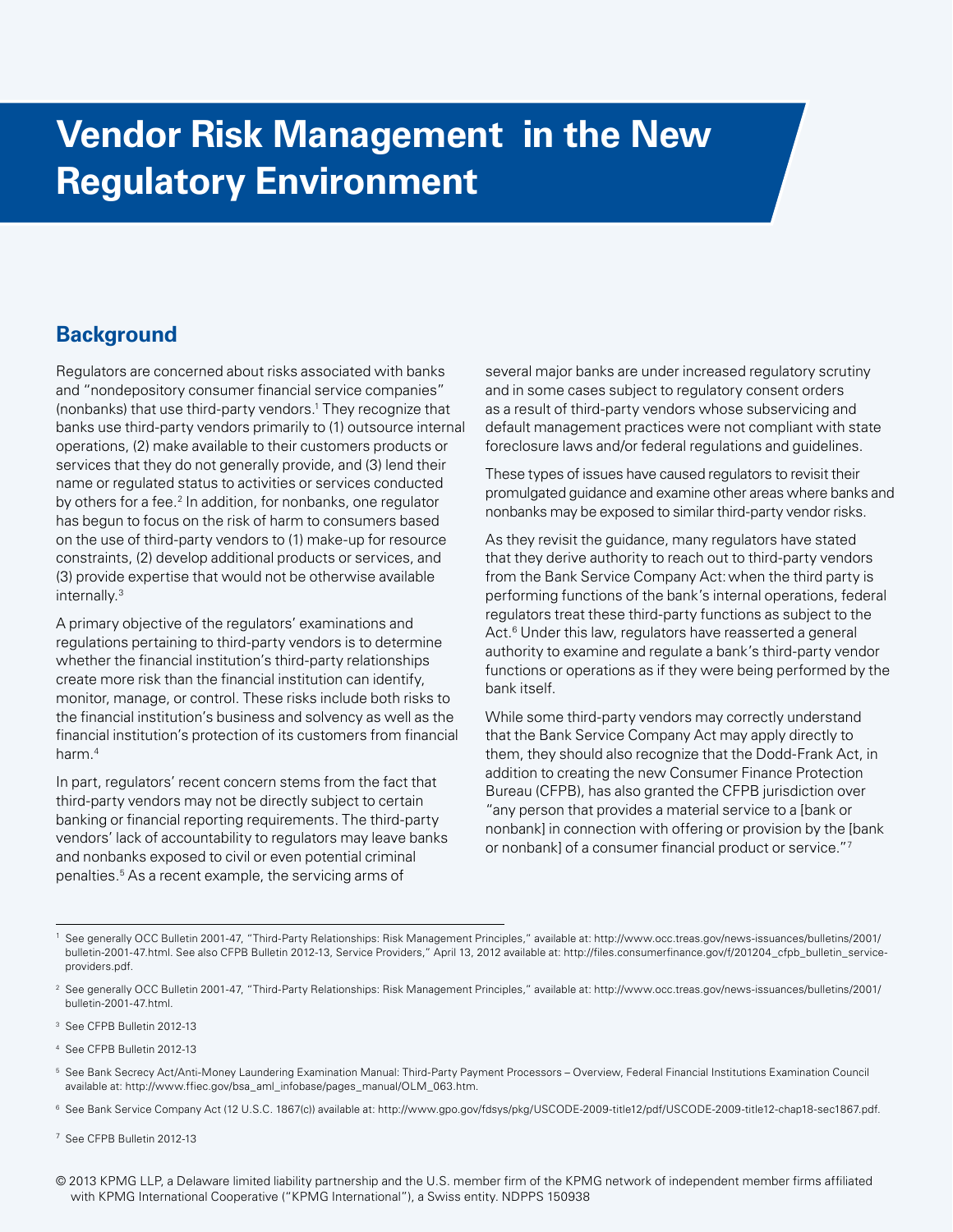#### **Third-Party Vendor Risk Management Principles**

To address their concerns, regulators have issued guidance to financial institutions providing a framework for managing risks related to third-party business relationships. The guidance provides general risk management principles which are expected to be adapted to the individual risk profile of the bank or nonbank. In general, the board of directors and senior management retain accountability and, therefore, must scale these principles according to the magnitude and criticality of the third-party provided product or services.

In addition, the CFPB has determined that financial institutions under its supervision may be held responsible for the actions of the companies with which they contract; and expects that supervised financial institutions have an effective process for managing the risks of service provider relationships. Financial institutions need to ensure that business arrangements with service providers do not present unwarranted risks to consumers.

KPMG LLP (KPMG) provides risk management support services in response to banks' and nonbanks' needs arising out of regulators' guidance on third-party vendor risk management. In summary, these are:

- Risk assessment
- Third-party due diligence
- Contracting
- Continued oversight.

(See Table 1.)

| <b>Table 1</b>                                             | <b>Risk Assessment</b>                                                                                                                                                                                                                                                                     | <b>Third-Party Due Diligence</b>                                                                                                                                                                                                                                                                  | <b>Contracting</b>                                                                                                                                                          | <b>Continued oversight</b>                                                                                                                                                                                                                                                            |
|------------------------------------------------------------|--------------------------------------------------------------------------------------------------------------------------------------------------------------------------------------------------------------------------------------------------------------------------------------------|---------------------------------------------------------------------------------------------------------------------------------------------------------------------------------------------------------------------------------------------------------------------------------------------------|-----------------------------------------------------------------------------------------------------------------------------------------------------------------------------|---------------------------------------------------------------------------------------------------------------------------------------------------------------------------------------------------------------------------------------------------------------------------------------|
| Key activities<br>in a vendor risk<br>managment<br>program | Develop a risk assessment<br>framework that stratifies<br>vendors based on their risk to<br>the organization and consistency<br>with overall strategic objectives                                                                                                                          | Prior to on-boarding a<br>new vendor, conduct a<br>thorough assessment of<br>the vendor's capability<br>to deliver the services<br>expected in line with<br>the organization's<br>expectations                                                                                                    | $\blacksquare$ Execute contracts that<br>minimize the risk of<br>nonperformance and<br>confirm the appropriate<br>scope of those contracts                                  | Review vendors on a<br>regular basis to<br>reconfirm the<br>organization's<br>understanding of the<br>risk the vendor poses<br>and the performance<br>management process                                                                                                              |
| Consumer<br>protection focus                               | I Identification of consumer-<br>facing and consumer-impacting<br>vendors<br>■ Clear articulation of applicable<br>laws to each product, and at<br>each stage of the product life<br>cycle<br>$\blacksquare$ Mapping of vendors and<br>laws and regulations that are<br>applicable to them | Assessing vendors prior to<br>them commencing work<br>to determine whether<br>they increase the risk of<br>consumer harm factoring<br>in the inherent risk of<br>consumer harm given the<br>products and services that<br>will be outsourced and<br>the control environment<br>currently in place | $\blacksquare$ Incorporating terms into<br>the contract to allow the<br>client to assess the control<br>environment in place at<br>the vendor on an ongoing<br><b>basis</b> | $\blacksquare$ Identification of regulatory<br>changes and incorporation<br>of those into the<br>assessment questions<br>used to review a vendor<br>Obtaining information<br>from the vendor to allow<br>the client to assess the<br>control environment as<br>part of the assessment |



<sup>8</sup> OCC Bulletin 2001-47, "Third-Party Relationships: Risk Management Principles," available at: http://www.occ.treas.gov/news-issuances/bulletins/2001/bulletin-2001-47. html. See also: FDIC Financial Institution Letters FIL-44-2008, "Third-Party Risk: Guidance for Managing Third-Party Risk," available at: http://www.fdic.gov/news/news/ financial/2008/fil08044.html. See generally: "FDIC Supervisory Insights: Managing Risks in Third-Party Payment Processor Relationships," by Michael B. Bernardo et al., Summer 2001, available at: http://www.fdic.gov/regulations/examinations/supervisory/insights/sisum11/managing.html. FDIC Financial Institution Letters FIL-127-2008, "Guidance on Payment Processor Relationships," available at: http://www.fdic.gov/news/news/financial/2008/fil08127.html. "Outsourcing Financial Services Activities: Industry Practices to Mitigate Risks," Federal Reserve Bank of New York, October 1999 available at: http://www.ny.frb.org/banking/circulars/outsource.pdf. See also CFPB Bulletin 2012-13, which referenced the OCC 2001-47.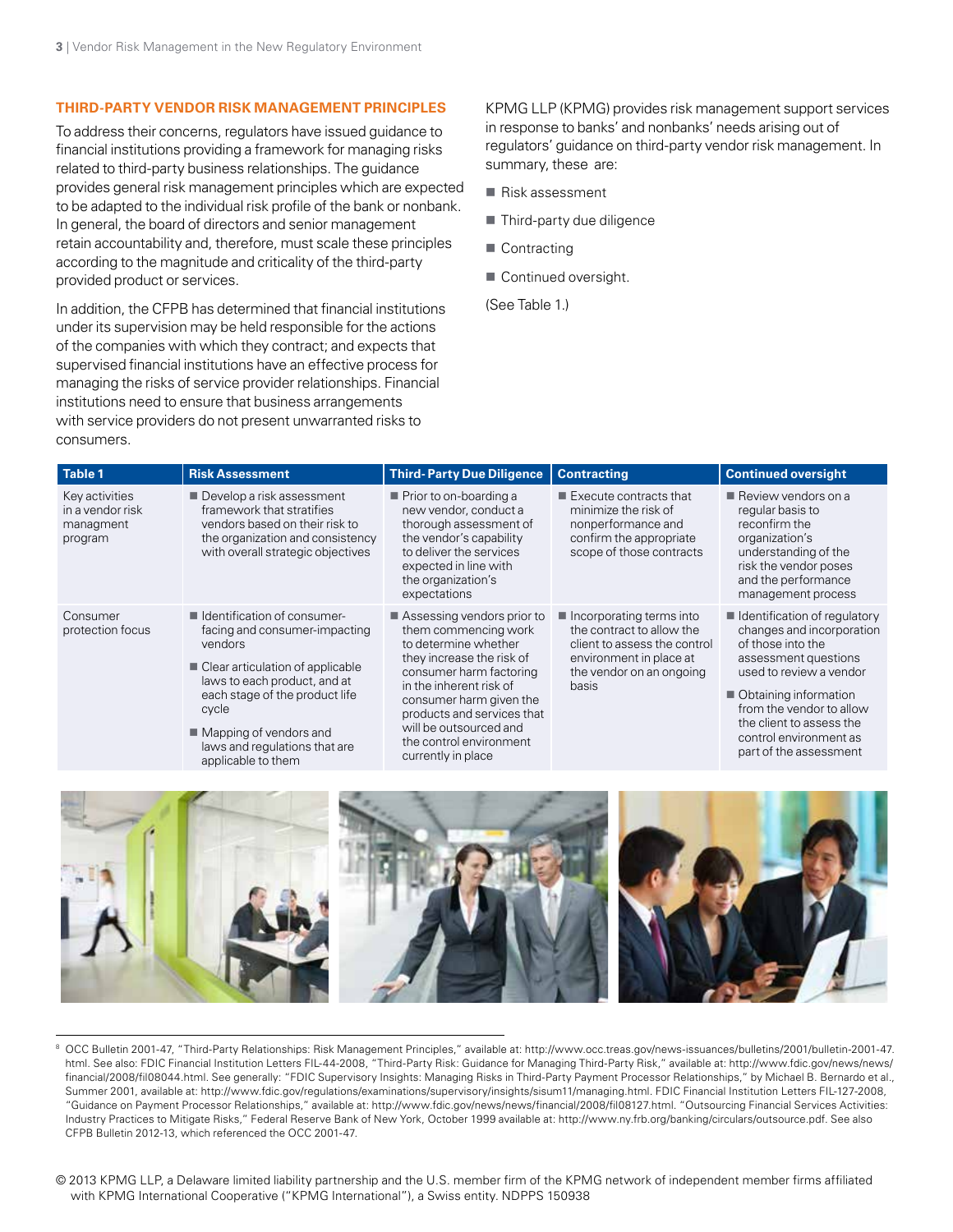#### **I – Risk Assessment**

KPMG can make recommendations and provide industry perspective to assist in aligning third-party policies and procedures to a bank or nonbank's risk concern in light of the recent regulatory guidance. The risk assessment process can be characterized by four subcomponents that financial institutions should consider when applicable. These components are:

- $\blacksquare$  Integration assistance with overall strategic objectives and business planning
- Assistance to manage and oversee the transition to a third-party provided operation
- Cost/Benefit relationship recommendations considering longterm stability and viability
- Recommendations concerning managing customer expectations with respect to new products and services.<sup>9</sup>

In addition, banks and nonbanks are expected to take steps to ensure that their third-party vendors do not pose unwarranted risks to consumers. These steps should include, at a minimum:10

- Conducting due diligence specifically to verify that the thirdparty vendor understands and is capable of complying with federal consumer financial law
- Requesting and reviewing policies, procedures, internal controls, and training materials to ensure proper training and oversight over employees or agents who have consumer contact or compliance responsibilities
- $\blacksquare$  Including in the vendor contract clear expectations about consumer financial law compliance and enforceable consequences for violating compliance or compliance-related responsibilities such as unfair, deceptive, or abusive acts or practices
- Establishing internal controls and monitoring to determine whether a third-party vendor complies specifically with federal consumer financial law
- $\blacksquare$  Taking prompt action to address problems when identified, including terminating relationships where appropriate.



<sup>9</sup> See OCC Bulletin 2001-47, "Third-Party Relationships: Risk Management Principles," available at: http://www.occ.treas.gov/news-issuances/bulletins/2001/bulletin-2001-47.html. See also: FDIC Financial Institution Letters FIL-44-2008, pg. 4, "Third-Party Risk: Guidance for Managing Third-Party Risk," available at: http://www.fdic. gov/news/news/financial/2008/fil08044.html. See also: "Outsourcing Financial Services Activities: Industry Practices to Mitigate Risks," pg. 8, Federal Reserve Bank of New York, October 1999, available at: http://www.ny.frb.org/banking/circulars/outsource.pdf.

<sup>10</sup> See CFPB Bulletin 2012-13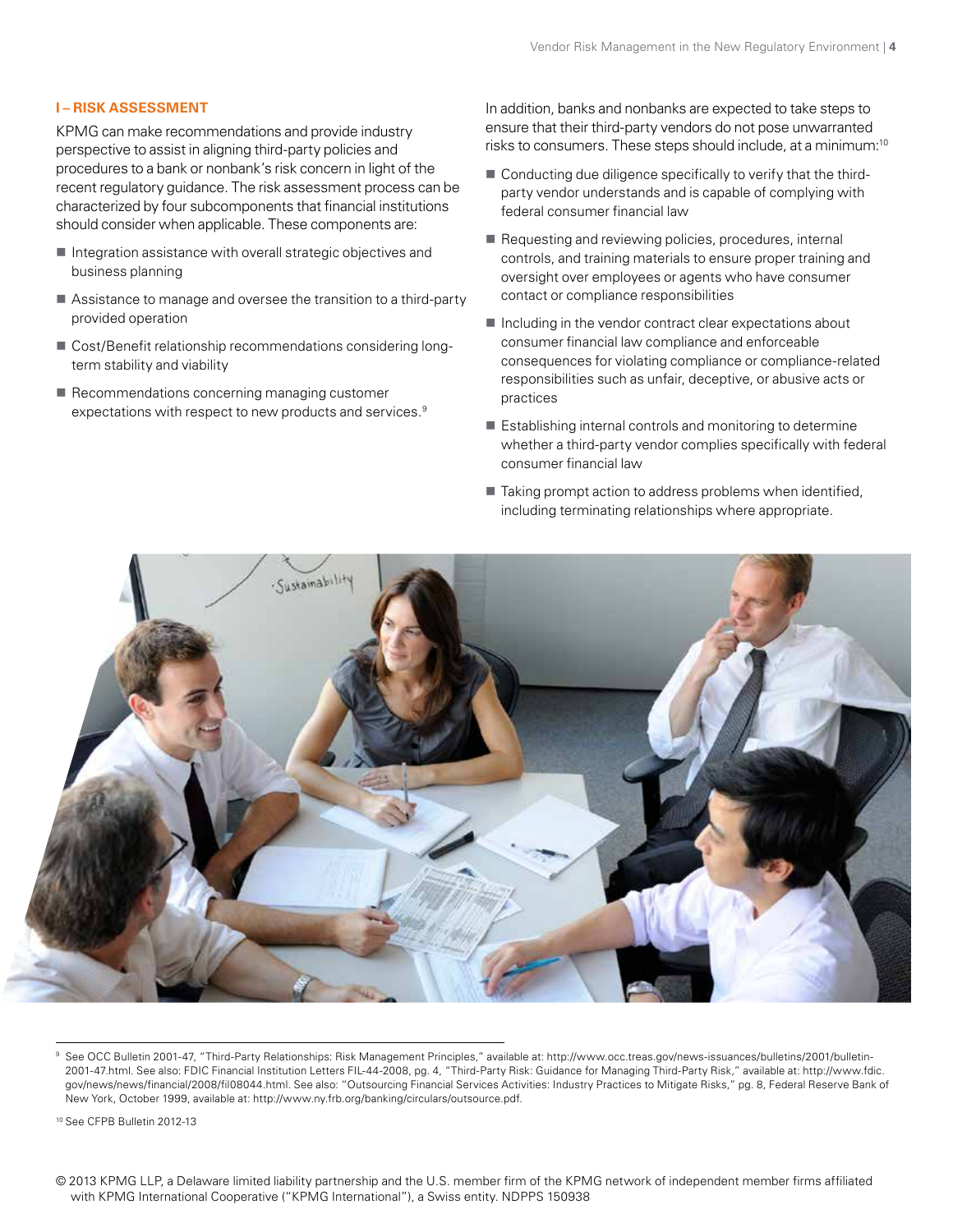© 2013 KPMG LLP, a Delaware limited liability partnership and the U.S. member firm of the KPMG network of independent member firms affiliated with KPMG International Cooperative ("KPMG International"), a Swiss entity. NDPPS 150938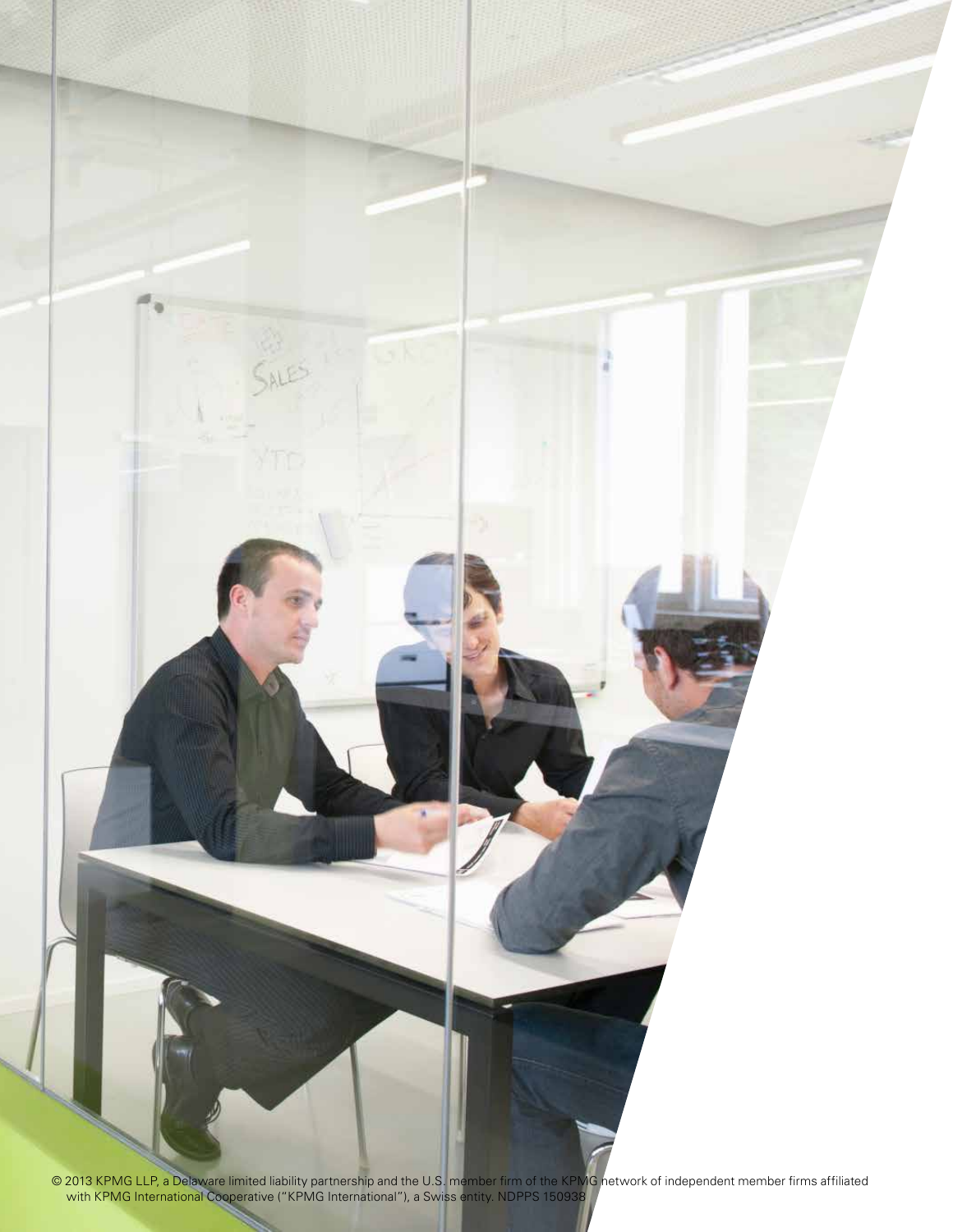#### **II – Third-Party Vendor Due Diligence**

Selecting a competent and qualified third-party vendor to provide services is critical to risk management, and regulators have highlighted it as another cornerstone component to a functioning risk management process. While regulators do not prescribe a mandatory list of due diligence procedures, they do expect compliance with consumer financial laws and they do provide a robust list of considerations and, notably, a general expectation that the depth and breadth of a financial organization's due diligence should increase as the complexity of services or reliance on the third-party vendor increases. As part of our approach, KPMG also incorporates the following regulator-cited considerations, when applicable:

- $\blacksquare$  Experience in implementing and supporting the proposed services/product
- Audited financial statements of the third party and its significant principals
- Business reputation, complaints, and litigation
- Qualifications, backgrounds, and reputations of company principals
- Internal controls environment and audit coverage
- Adequacy of management information systems
- Business continuity, recovery, and contingency plans
- Technology recovery testing efforts
- Cost of development, implementation, and support
- $\blacksquare$  Reliance on and success in dealing with subcontractors
- $\blacksquare$  Insurance coverage.<sup>11</sup>

#### **Examples of our approach to financial organizations' due diligence procedures may include:**

- $\blacksquare$  Focusing on whether the vendor's own performance management program considers:
	- Performance monitoring for performing key actions relevant to the products/services provided to the financial organization
	- Performance monitoring for professional training and legal/ regulatory changes specific to the service provided
	- How due diligence questions are incorporated into the vendor's on-boarding and internal review processes (including RFPs and RFIs)
	- Tools/sources used to produce products and perform services
	- Whether site visits are conducted and how results are incorporated into performance assessments
- Whether the frequency and degree of performance management is supported by an appropriate assessment of risks.
- Conducting interviews and walkthroughs to obtain an understanding of the following:
	- Types of information collected
	- How the information is vetted and documentation is produced around the process
	- Vendor due diligence controls with respect to third-party staffing levels
	- Training
	- Work quality and work load balance measures
- $\blacksquare$  Identifying opportunities for enhancement to the vendor's existing processes and controls
- Developing or enhancing relevant procedures to remediate identified gaps.

#### **III – Written Contracts for Duties, Obligations, and Responsibilities**

Regulators expect the bank and nonbank board of directors and management to ensure that all obligations and expectations related to the third-party vendor are clearly defined, understood, and enforceable. Besides specific scope of the products and operations to be provided, the guidance also provides several topics that banks and nonbanks should normally consider when entering into a binding contract. KPMG can provide recommendations in relation to the products and services to be included in third-party vendor contracts. Again, as part of our approach, we include in our considerations the following regulator-cited contract topics when applicable:

- Scope of arrangement
- Performance measures or benchmarks
- Responsibilities for communicating information to management information
- $\blacksquare$  The right to audit third parties and their subcontractors and SAS 70 reviews
- Cost/compensation and payment terms
- Ownership and licensing of the bank/nonbank's data, hardware and software, system; documentation; and intellectual property, such as the bank/nonbank's name, logo, trademark, and copyrighted material
- **Information protection, confidentiality, and security**

<sup>11</sup> This list has been included for example purposes and, as regulation evolves; is not meant to be all inclusive. See OCC Bulletin 2001-47, "Third-Party Relationships: Risk Management Principles," available at: http://www.occ.treas.gov/news-issuances/bulletins/2001/bulletin-2001-47.html. See also: FDIC Financial Institution Letters FIL-44-2008, pg. 6, "Third-Party Risk: Guidance for Managing Third-Party Risk," available at: http://www.fdic.gov/news/news/financial/2008/fil08044.html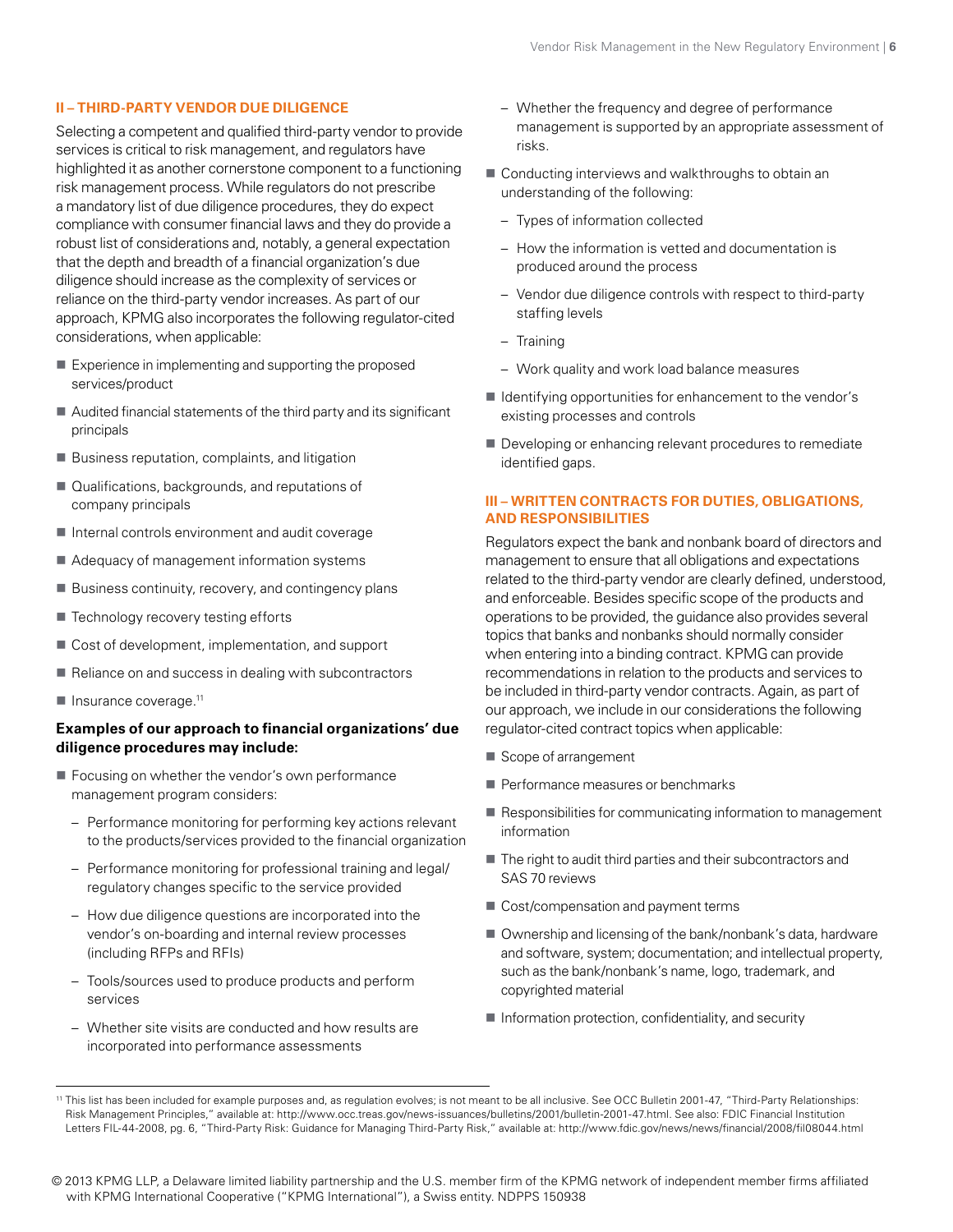- $\blacksquare$  Business continuity and contingency plans for the business function in the event of problems affecting the third party's operations
- $\blacksquare$  Indemnifications holding the third party harmless from liability for the negligence of the bank or nonbank, and vice versa
- $\blacksquare$  Insurance coverage maintained by the third-party vendor
- Dispute resolution for the purpose of resolving problems between the bank or nonbank and the third party in an expeditious manner, and whether it should provide that the third party continue to perform during the dispute resolution period
- Limits on liability in proper proportion to the amount of loss the bank or nonbank might experience as a result of the third party's failure to perform
- Default and termination considerations stipulating what constitutes default, remedies, and opportunities to cure defaults
- Response to customer complaints
- Enforceability of the contract on foreign-based service providers
- Regulator examination oversight.<sup>12</sup>

Examples of our procedures for evaluating third-party vendor contract issues may include:

- Contract Completeness. Review current oversight policies as compared to KPMG's understanding of regulatory expectations. Key tasks can include:
	- Through our understanding of various bank and nonbank vendor management programs, KPMG can provide perspective on industry practices and key performance indicators as we discuss approaches to the contract elements noted above
	- Identification of potential gaps in the process
	- Development of or enhancements to relevant procedures to remediate identified gaps.

#### **IV – Continuing oversight and monitoring**

Once a third party vendor enters into an agreement with a bank or nonbank, the regulators expect the bank or nonbank management to provide staff with enough expertise to oversee the third-party. Both the bank or nonbank and the third party vendor are expected to have created processes for reporting to management and complying with consumer financial law and regulations. KPMG can work with third-party vendors to facilitate reviews and/or audits conducted by the financial institution and help the third-party vendor troubleshoot and align its processes and methodology with financial institution monitoring.

In order to scale our approach, our approach can include:

- **Exaluating:** 
	- Terms/conditions of agreements with regard to performance reviews, including escalation of issues
	- How third-party vendors assess their performance on a periodic basis (including on-site visits, oversight committees/ management boards, issues reporting, testing, and issues remediation)
	- How third-party vendors rate performance and whether current rating system appropriately considers timeliness, competence, and compliance with all applicable legal requirements
	- What drives the frequency and depth of third-party vendor reviews and whether drivers are appropriately risk-based
	- Service levels against which performance is tracked, monitored, and reported
- $\blacksquare$  Identifing and document potential gaps in third-party oversight and reporting processes
- Developing or enhancement to procedures to remediate identified gaps
- Reviewing processes for evaluating the third-party vendor's approach to complaint tracking, follow-up, escalation (if needed), resolution, and reporting.

Regulators have provided guidance that financial institutions should perform monitoring related to the following key topic areas:

- Financial condition and risk management practices of the thirdparty vendor
- Internal controls around compliance, contingency planning, quality assurance, and personnel changes
- Assessments of quality of service and support
- $\blacksquare$  Documentation.<sup>13</sup>

KPMG can align and troubleshoot management reporting processes to those required by banking and nonbanking clients and regulators. Within the key topic areas outlined above, regulators have also provided the following performance monitoring and program oversight components, as appropriate:14

- Evaluate the overall effectiveness of the third-party vendor relationship and the consistency of the relationship with the financial institution's strategic goals
- Review any licensing or registrations to ensure the third-party vendor can legally perform its services

<sup>&</sup>lt;sup>12</sup> This list has been included for example purposes and as, regulation evolves is not meant to be all inclusive. See OCC Bulletin 2001-47, "Third-Party Relationships: Risk Management Principles" available at: http://www.occ.treas.gov/news-issuances/bulletins/2001/bulletin-2001-47.html. See also: FDIC Financial Institution Letters FIL-44- 2008, pg. 6, "Third-Party Risk: Guidance for Managing Third-Party Risk," available at: http://www.fdic.gov/news/news/financial/2008/fil08044.html. See also "Outsourcing Financial Services Activities: Industry Practices to Mitigate Risks," pg. 15, Federal Reserve Bank of New York, October 1999, available at: http://www.ny.frb.org/banking/ circulars/outsource.pdf.

<sup>&</sup>lt;sup>13</sup> See OCC Bulletin 2001-47, "Third-Party Relationships: Risk Management Principles," available at: http://www.occ.treas.gov/news-issuances/bulletins/2001/bulletin-2001-47.html. See generally: FDIC Financial Institution Letters FIL-44-2008, pg.9-10,"Third-Party Risk: Guidance for Managing Third-Party Risk," available at: http://www. fdic.gov/news/news/financial/2008/fil08044.html.

<sup>&</sup>lt;sup>14</sup> See id. © 2013 KPMG LLP, a Delaware limited liability partnership and the U.S. member firm of the KPMG network of independent member firms affiliated with KPMG International Cooperative ("KPMG International"), a Swiss entity. NDPPS 150938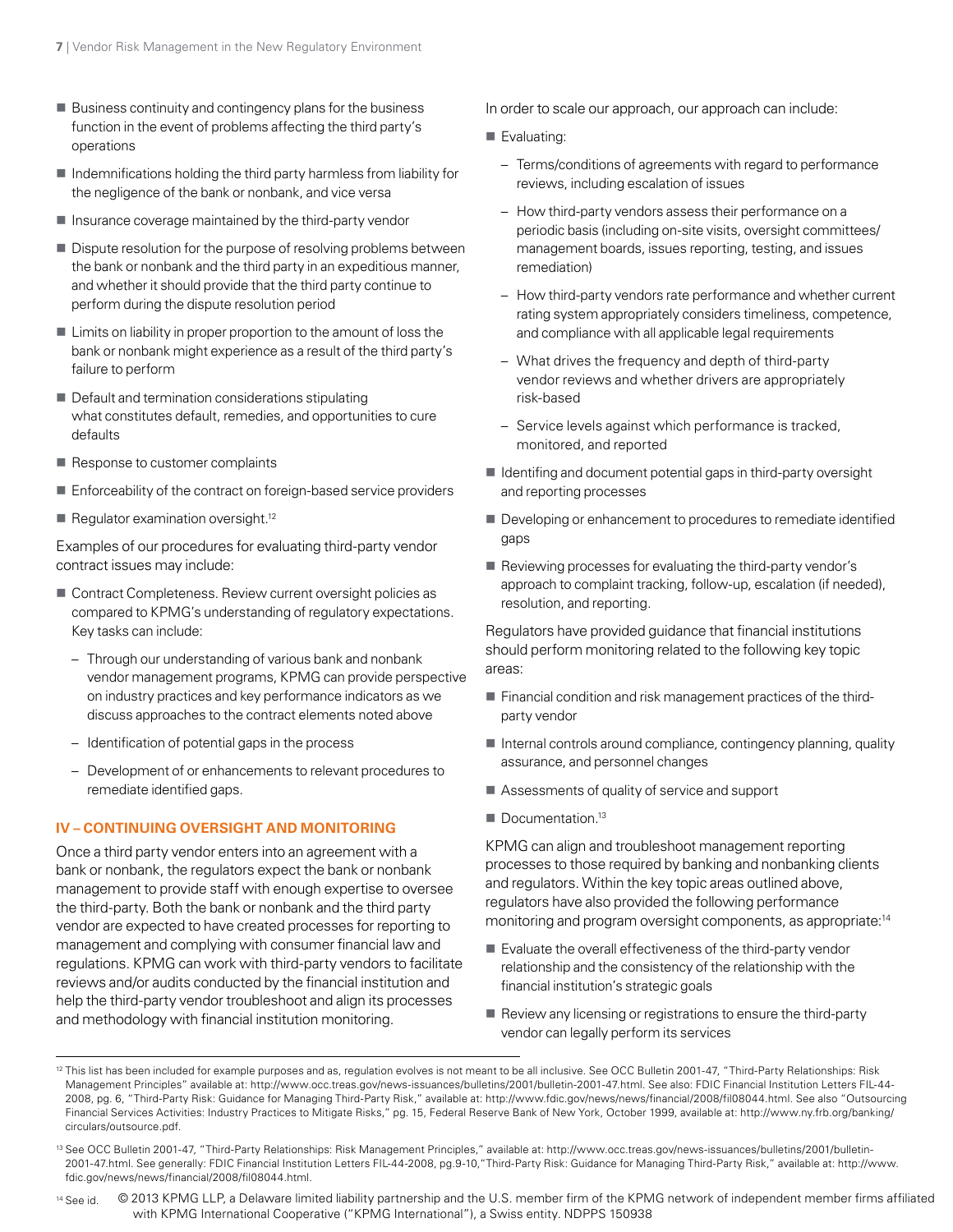- Evaluate the third-party vendor's financial condition at least annually; financial review should be as comprehensive as the credit risk analysis performed on the institution's borrowing relationships; audited financial statements should be required for significant thirdparty relationships
- $\blacksquare$  Review the adequacy of the third-party vendor's insurance coverage
- Review the third-party vendor's financial obligations to others and make observations as to their performance
- Review audit reports or other reports of the third-party vendor, and follow up on any needed corrective actions
- Review the adequacy and adherence to the third-party vendor's policies relating to internal controls and security issues
- **Monitor for compliance with applicable laws, rules, and regulations**
- **Review the third-party vendor's business resumption contingency planning and testing**
- Assess the effect of any changes in key third-party vendor personnel involved in the relationship with the financial institution
- Review reports relating to the third-party vendor's performance in the context of contractual requirements and performance standards, with appropriate follow-up as needed
- Assess the adequacy of any training provided to employees of the financial institution and the third-party vendor
- Review testing programs for third-party vendors with direct interaction with customers
- Review customer complaints about the products and services provided by the third-party vendor and the resolution of the complaints
- Meet as needed with representatives of the third-party vendor to discuss performance and operational issues.

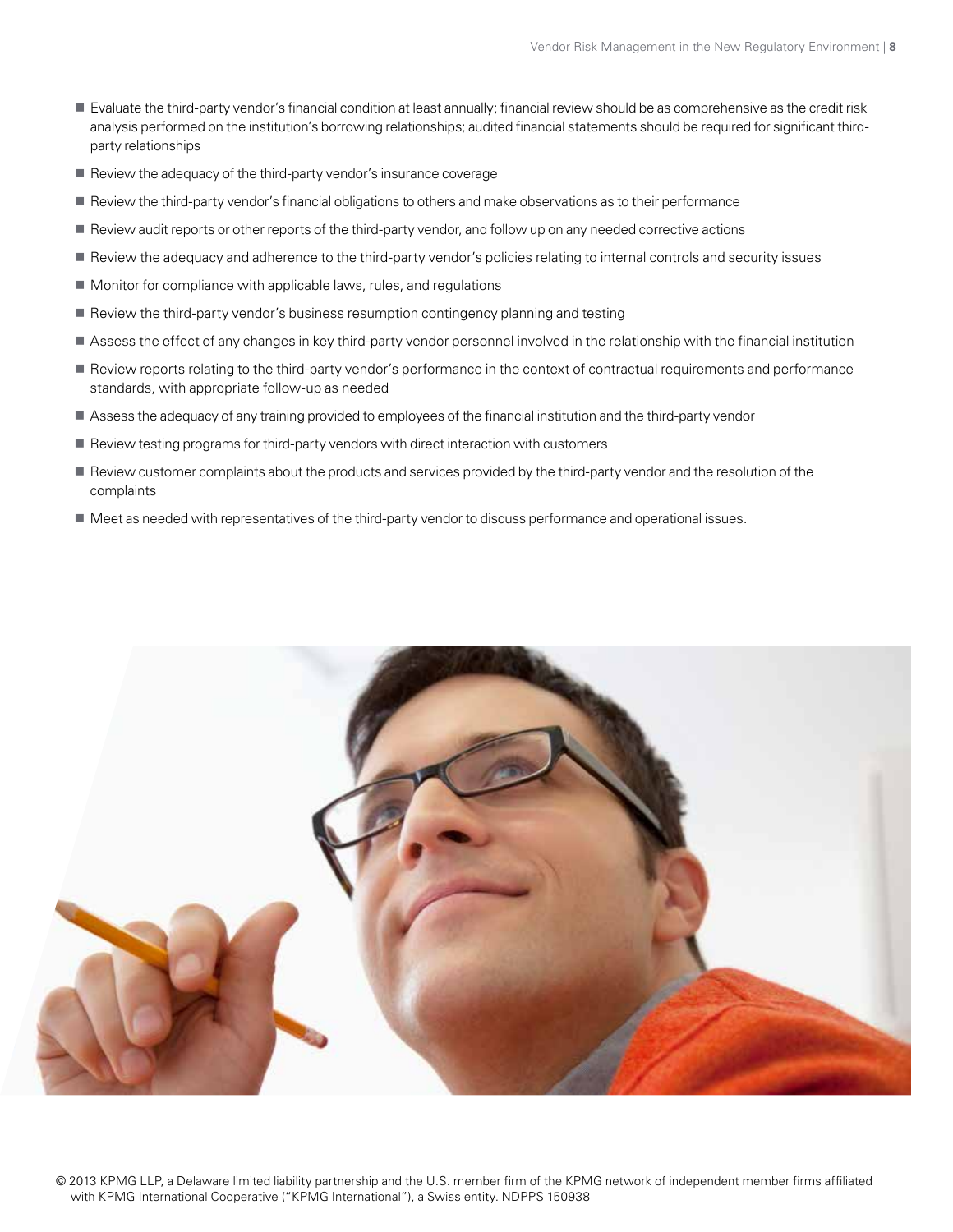

© 2013 KPMG LLP, a Delaware limited liability partnership and the U.S. member firm of the KPMG network of independent member firms affiliated with KPMG International Cooperative ("KPMG International"), a Swiss entity. NDPPS 150938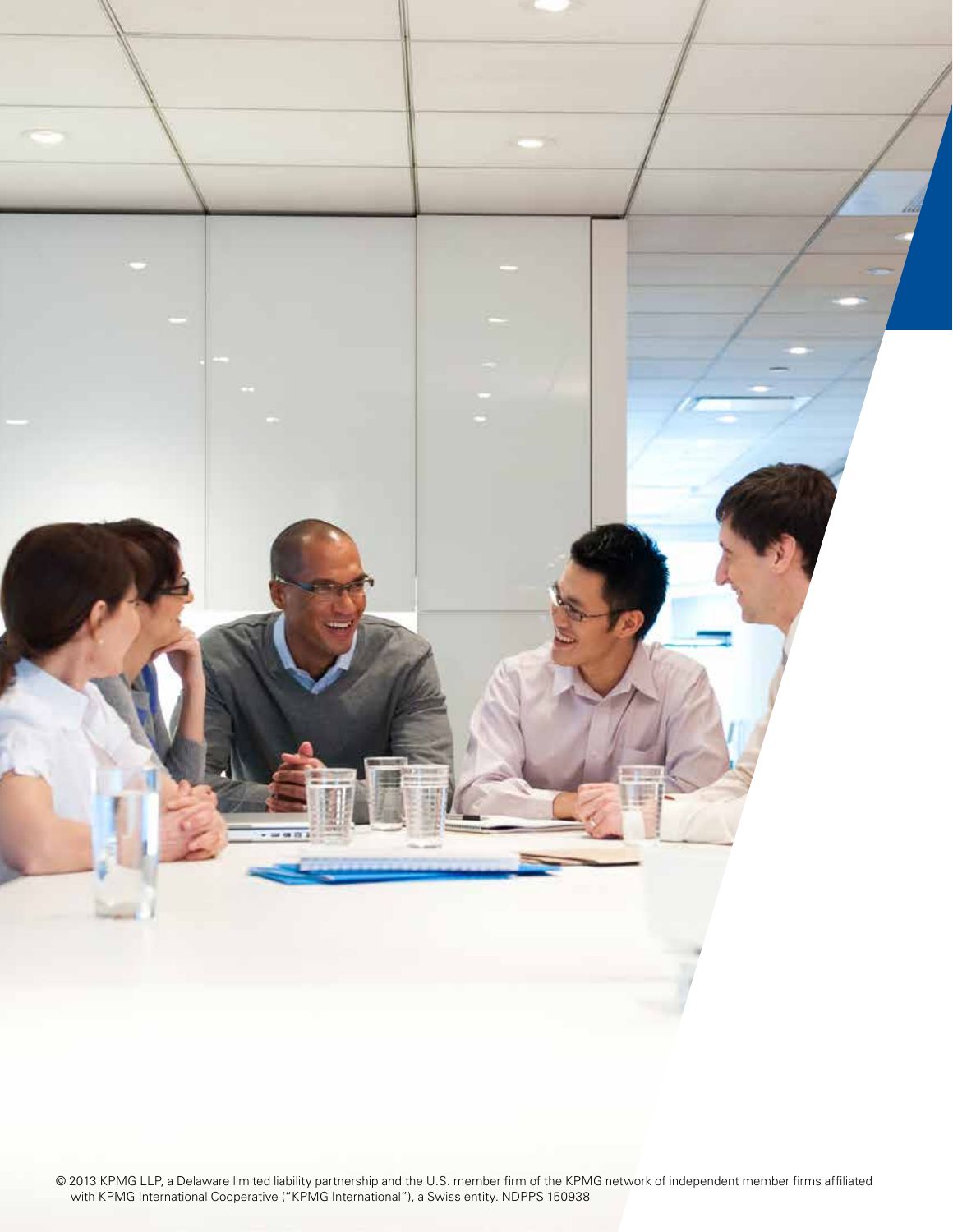KPMG can bring industry-leading expertise to bear, for banks and other financial institutions, and for their contractors and suppliers, to ensure that regulatory concerns about third-party vendor risk are fully satisfied (see Table 2)

| Table 2                   | <b>Risk Assessment</b>                                                                                                                                                                                                                                                                                                                                                                                       | <b>Financial Institutions Due</b><br><b>Diligence</b>                                                                                                                                                                                                                                                                                   | <b>Contracting</b>                                                                                                      | <b>Continued oversight</b>                                                                                                                                                                                                                                  |
|---------------------------|--------------------------------------------------------------------------------------------------------------------------------------------------------------------------------------------------------------------------------------------------------------------------------------------------------------------------------------------------------------------------------------------------------------|-----------------------------------------------------------------------------------------------------------------------------------------------------------------------------------------------------------------------------------------------------------------------------------------------------------------------------------------|-------------------------------------------------------------------------------------------------------------------------|-------------------------------------------------------------------------------------------------------------------------------------------------------------------------------------------------------------------------------------------------------------|
| Financial<br>institutions | KPMG can assist by:<br>■ Working to map your regulatory<br>inventory to products and their<br>life cycle<br>■ Building a set of risk assessment<br>questions allowing vendors<br>to be incorporated into the<br>overall vendor risk management<br>program<br>$\blacksquare$ Enhancing the vendor risk<br>management program to include<br>a consumer protection lens and<br>sound operating risk principles. | KPMG can assist by:<br>$\blacksquare$ Developing questions<br>to allow the financial<br>services company to<br>assess the vendor based<br>on products/processes<br>that will be outsourced.<br>Developing internal<br>controls framework<br>specific to a vendor or<br>class of vendors                                                 | KPMG can assist by:<br>Reviewing contract<br>language and identifying<br>components to<br>incorporate                   | KPMG can assist by:<br>Developing detailed<br>tests/checklists to<br>assess vendors and their<br>information<br>■ Conducting specific on-<br>site work in a co-source<br>manner<br>Preparing information<br>requests for vendors                            |
| Third parties             | KPMG can assist by:<br>Preparing you for a detailed risk<br>assessment by a client through a<br>gap assessment<br>Assisting you to enhance your<br>compliance program to manage<br>regulatory compliance risks<br>Assistance in tailoring your<br>products and services to<br>incorporate regulatory<br>compliance.                                                                                          | KPMG can assist by:<br>$\blacksquare$ Preparing you for a<br>detailed risk assessment<br>by a client through a gap<br>assessment<br>Assisting you to enhance<br>your compliance program<br>to manage regulatory<br>compliance risks<br>Assistance in tailoring your<br>products and services to<br>incorporate regulatory<br>compliance | KPMG can assist by:<br>Assistance in tailoring your<br>products and services to<br>incorporate regulatory<br>compliance | KPMG can assist by:<br>$\blacksquare$ Preparing responses to<br>clients in connection with<br>ongoing data requests<br>as part of the risk<br>assessment<br>Assisting you to enhance<br>your compliance program<br>to manage regulatory<br>compliance risks |